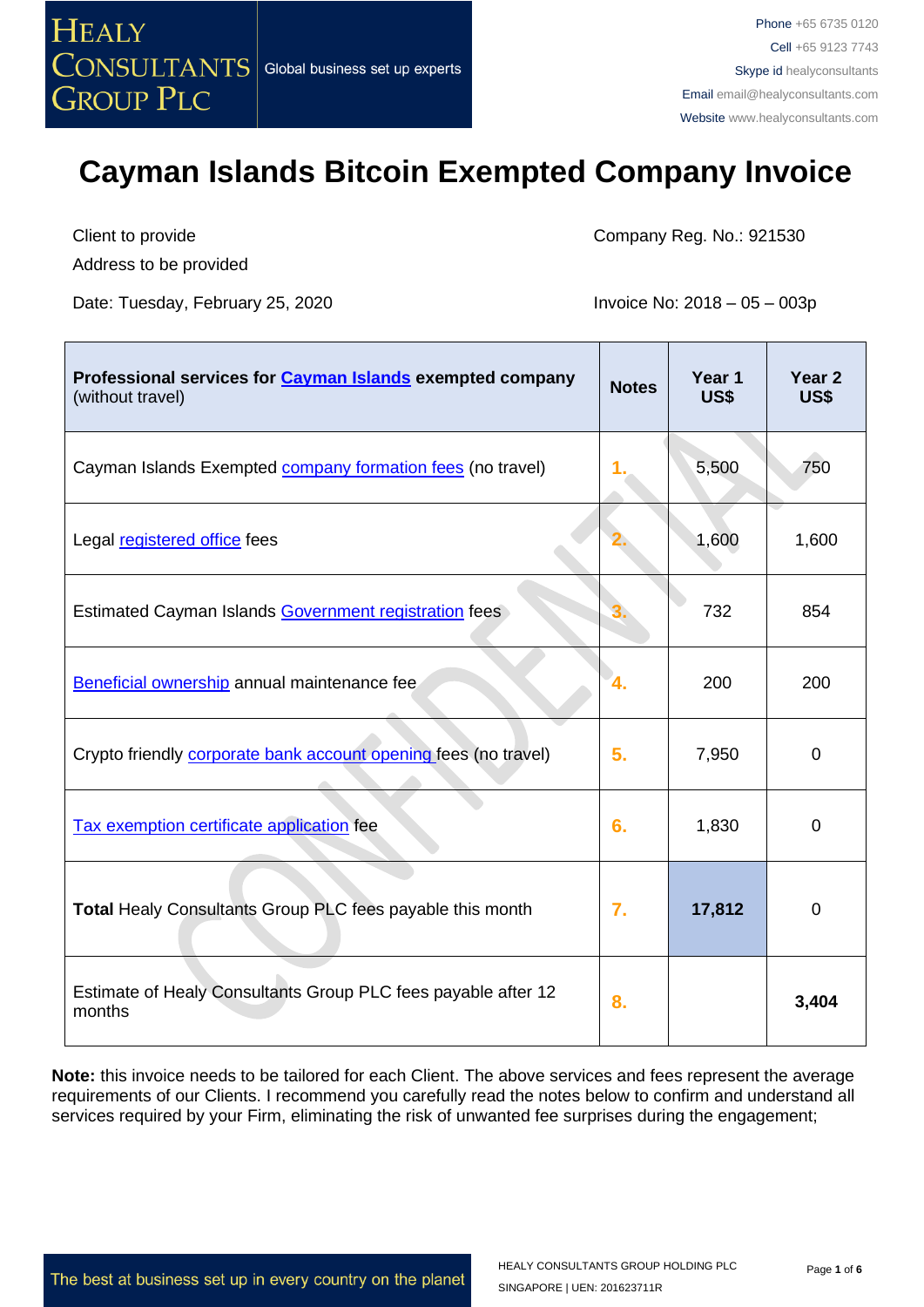

#### *Notes to invoice above*

**1.** Healy Consultants Group PLC fees to efficiently and effectively complete Cayman Islands company registration within two [weeks](http://www.healyconsultants.com/cayman-islands-company-registration/fees-timelines/#timelines) by i) choosing the optimum regulatory license for our Client's business activities; *ii*) reserving a company name with **General Registry;** *iii*) settling our accountant and lawyer fees and **iv)** preparing a high quality company incorporation application for [General Registry;](http://www.ciregistry.gov.ky/portal/page/portal/reghome)

All [engagement fees](http://www.healyconsultants.com/company-registration-fees/) (click link) are agreed and paid up front and agree to the fees published on our country web pages. Consequently, there are no hidden fees, surprises or ambushes throughout the engagement. All engagement deadlines are agreed up front in the form of a [detailed project plan,](http://www.healyconsultants.com/index-important-links/example-project-plan/) mapping out [deliverables](http://www.healyconsultants.com/deliverables-to-our-clients/) by week throughout the engagement term;



Every week during the engagement, Healy Consultants Group PLC will email our Client a [detailed status](http://www.healyconsultants.com/index-important-links/weekly-engagement-status-email/)  [update.](http://www.healyconsultants.com/index-important-links/weekly-engagement-status-email/) Our Client is immediately informed of engagement problems together with solutions. Your dedicated engagement manager is reachable by phone, Skype, live chat and email and will communicate in your preferred language;

[Effective 1 January 2019,](http://www.gov.ky/portal/pls/portal/docs/1/12738510.PDF) locally-incorporated Cayman Islands entities, foreign entities registered in Cayman Islands and limited partnerships engaging in **i)** holding company activities **ii)** banking business **iii)** distribution and service centre business **iv)** finance and leasing **v)** fund management **vi)** headquarters business **vii)** insurance **viii)** intellectual property holding and **ix)** shipping are required to employ local staff and lease a physical office;

- **2.** In accordance with [section 50 of Cayman Islands Companies Law 2013,](http://www.cimoney.com.ky/WorkArea/DownloadAsset.aspx?id=2147484123) an exempted company shall as from the date of its incorporation have a legal registered office in Cayman Islands, to which all official government communications and notices may be addressed. To comply with this statutory requirement, Healy Consultants Group PLC' Cayman Islands office will be the registered office address for your company. Thereafter, this address will be used to receive government correspondence and all government communications. Most of our Clients wish to place [Healy Consultants Group PLC'](http://www.healyconsultants.com/corporate-outsourcing-services/company-secretary-and-legal-registered-office/) office [address](http://www.healyconsultants.com/corporate-outsourcing-services/company-secretary-and-legal-registered-office/) on invoices, contracts, websites and business cards;
- **3.** This fee is an estimate of government costs payable during your Firm's engagement. For transparency purposes, all government fee payments will be supported by original receipts and invoices. Examples of government costs **i)** reserving the company name with the [General Registry;](http://www.ciregistry.gov.ky/portal/page/portal/reghome) **ii)** certification of the company Memorandum & Articles of Association; and **iii)** registering the company with the Cayman Islands [General Registry.](http://www.ciregistry.gov.ky/portal/page/portal/reghome) Following engagement completion, Healy Consultants Group PLC will refund our Client any excess of funds received over actual Government costs paid;
- **4.** In accordance with the [Beneficial Ownership \(Companies\) \(Amendment\) Regulations 2018,](http://www.gov.ky/portal/pls/portal/docs/1/12600381.PDF) all Cayman Islands companies are required to update and maintain the beneficial ownership information with the [company registry](https://www.ciregistry.ky/) annually unless the company has a written confirmation of exemption from this law provided by the Registrar;
- **5.** Healy Consultants Group PLC to secure cryptocurrency corporate bank account numbers within an average of [eight weeks,](http://www.healyconsultants.com/international-banking/bitcoin-business-bank-account/) including **i)** preparation of a quality business plan detailing the activities of our Client's business and [a detailed project plan,](http://www.healyconsultants.com/index-important-links/example-project-plan/) **ii)** contacting multiple banks and payment services providers (PSPs) to secure their confirmation they welcome a formal application from our Client's business **ii)** pre-fill the corporate bank account opening forms for our Client's signature **iv)** submit a quality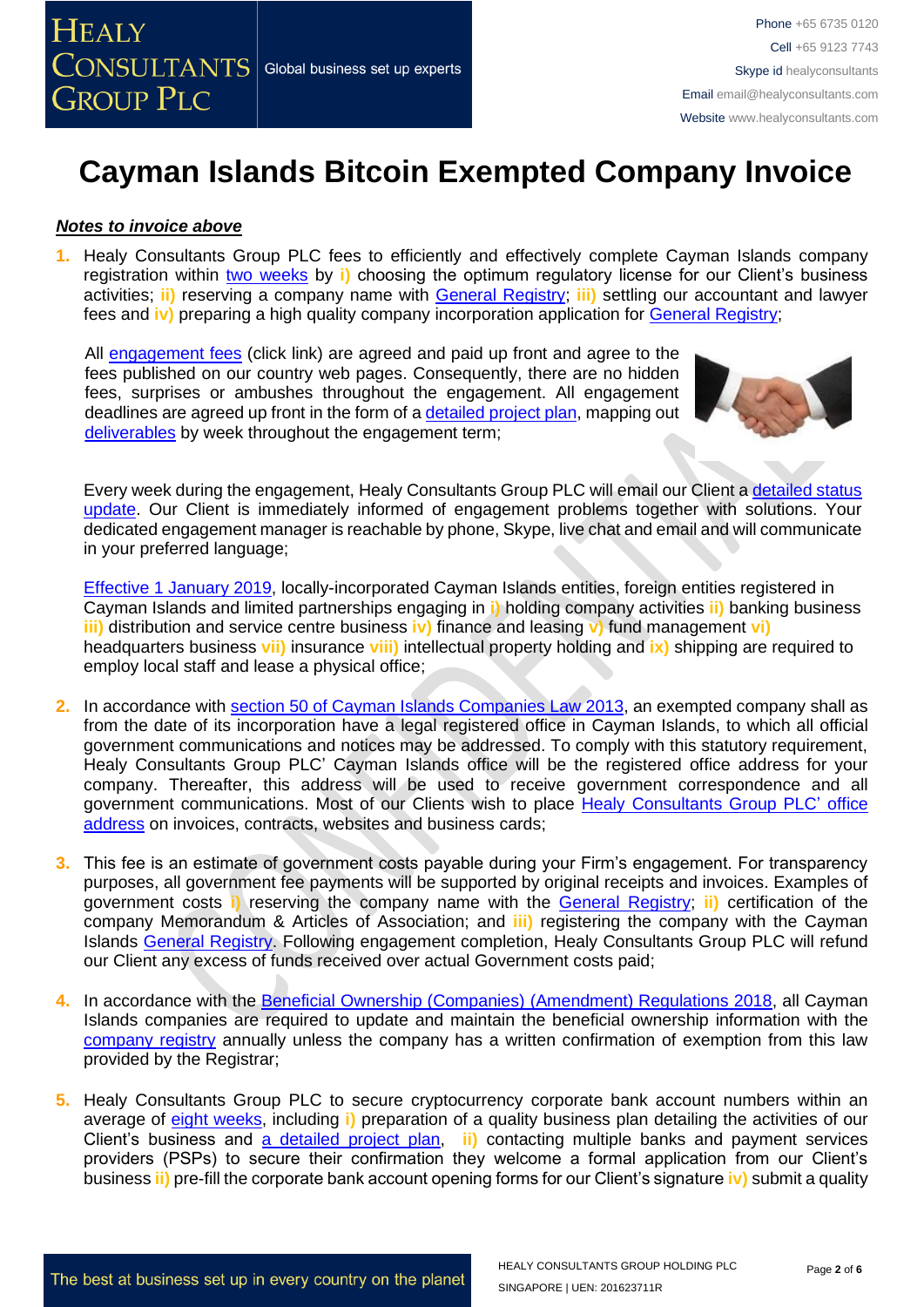corporate bank account opening application along with the KYC documentation required by the bank **vi)** aggressively negotiate with the Bank to minimize additional KYC documentation requirements and **v)** find solutions to [challenges that can occur](http://www.healyconsultants.com/engagement-project-management/) throughout the engagement;

Opening a corporate bank account for a cryptocurrency business is a time consuming task, but Healy Consultants Group PLC will shelter our Client from the administrative challenges. As you can appreciate, it is a difficult task to obtain bank account approval when shareholders, directors and bank signatories reside overseas. Healy Consultants will prepare a business plan for the bank to optimize the probability of corporate bank account approval without travel. Depending on **i)** our Client's nationality and **ii)** the bank's Compliance Department assessment of the risk profile of our Client's business, there is a 40% probability the bank will request bank signatories and directors to travel for a one-hour bank interview. Healy Consultants will try its best to negotiate with the bank for a travel exemption. If our Client must travel for the corporate bank account opening, Healy Consultants will refund our Client US\$950;

Global Banks and PSPs are also increasingly reluctant to board cryptocurrency businesses, so our Client should expect **i)** multiple banks and PSPs to decline to board our Client's business and **ii)** the internal compliance departments of all other banks to complete a *[thorough, detailed due diligence review](http://www.healyconsultants.com/international-banking/opening-corporate-bank-accounts/)* of their business. Consequently, our Clients should expect the bank account approval period to take at least 4 weeks from submission of a quality complete corporate bank account opening application;

Furthermore, all banks and PSPs will categorize our Client's cryptocurrency business as a high risk customer. Consequently, our Client should expect the Compliance Department to revert multiple times for [additional KYC information](http://www.healyconsultants.com/due-diligence/) re our Client's business including **i)** proof of business **ii)** proof for the source of funds / net worth **iii)** customer invoices and contracts and **iv)** evidence the business holds regulatory license or is legally exempt from the same and **v)** AML/CFT program. The Bank or PSP will only confirm their ability to board our Client's business after our Client and Healy Consultants Group PLC provide detailed, complete and high quality answers to these requests. Even if our Client supplies all KYC documentation, there is still a 30% probability the bank's Legal and Compliance Department will unexpectedly decline your corporate bank account application. In the unfortunate event this occurs, Healy Consultants will immediately discuss alternative corporate bank account [solutions \(click link\);](http://www.healyconsultants.com/global-corporate-banking-for-resident-company/)

If our Client's business **a)** includes multiple layers of corporate structure or **b)** in a [tax haven jurisdiction](http://www.healyconsultants.com/offshore-company-formation/traditional-tax-haven-companies/) (e.g. Cayman Islands or BVI), the same will be viewed negatively by the Banks and our Client should expect 90% of them to decline to board our Client's business. To optimize the probability of timely finding a corporate banking solution, Healy Consultants Group PLC recommends our Client to **i)** keep their [corporate structure simple](http://www.healyconsultants.com/about-us/complex-client-engagements/simplify-business-setup/) and **ii)** register their business in a reputable, AML/CFT compliant [zero](http://www.healyconsultants.com/company-formation/reputable-zero-tax-countries/)[corporate income tax jurisdiction](http://www.healyconsultants.com/company-formation/reputable-zero-tax-countries/) including **i)** Singapore **ii)** Hong Kong or **iii)** UAE or in [a low tax jurisdiction](http://www.healyconsultants.com/company-formation/low-tax-jurisdictions/) including **i)** Cyprus **ii)** Malta **iii)** Estonia or **iv)** Ireland;

As much as possible, Healy Consultants Group PLC will target the banks preferred by our Client. However, the banks enjoy ultimate power of approval for corporate bank account opening applications, so our Firm unfortunately cannot guarantee that the banks preferred by our Client will also be those interested to board his business.





**HEALY**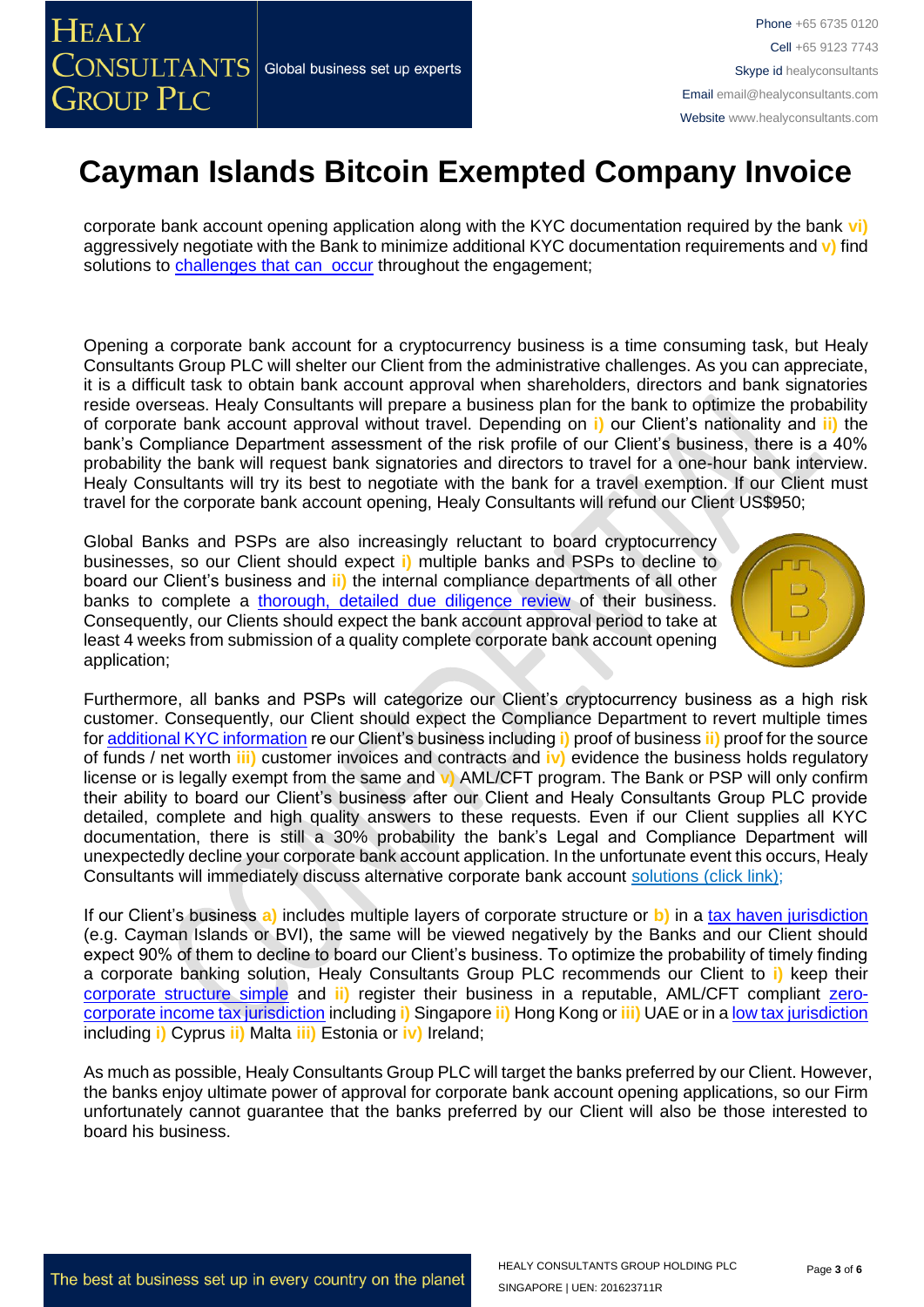- **6.** In accordance with [Cayman Island Tax Concession Law](http://www.gov.ky/portal/pls/portal/docs/1/11524841.PDF) a company can become fully tax-exempt by obtaining a tax exemption certificate by the Cayman Islands [Tax Information Authority](http://www.tia.gov.ky/) (TIA). This certificate guarantees up to twenty years of full exemption on taxes, including: **i)** corporate income tax (CIT); **ii)** capital gains and **iii)** withholding taxation;
- **7.** All fees quoted in this invoice correspond to fees quoted [on Healy Consultants Group PLC'](http://www.healyconsultants.com/company-registration-fees/) website. Please review this invoice carefully to identify errors. During the rush of the business day, it is possible that Healy Consultants Group PLC inadvertently made fee calculation errors, typing errors or omitted services or omitted historic fee payments from Clients. In the unfortunate event you identify invoice errors, please revert to me directly re the same. I apologize in advance if I or my staff made invoice errors;
- **8.** Assuming our Clients re-engage Healy Consultants Group PLC in year 2, this fee is an estimate of the fees payable next year, 12 months after the date of company registration;
- **9.** If our Client requires company secretarial services from Healy Consultants Group PLC, our fee to provide this service is an additional US\$1,350 per annum;
- **10.** The fees quoted in this invoice are a prediction of the fees required to efficiently and effectively complete this engagement in a timely manner. If during the engagement Healy Consultants Group PLC realizes that the project is more complex than anticipated, requiring a large additional investment of time, my Firm will revert to request additional fees;
- **11.** Engage Healy Consultants Group PLC to [project manage](http://www.healyconsultants.com/project-manage-engagements/) business set up in every country on the planet. We are the best in the [world](http://www.healyconsultants.com/best-in-the-world/) at what we do, timely completing the  $A$  to  $Z$  of every country engagement;
- **12.**If our Client and Healy Consultants Group PLC properly plan this engagement, our Clients' will *not* have to travel during this engagement. Healy Consultants Group PLC will efficiently and effectively complete company registration and corporate bank account opening in a timely manner without our Client presence. Instead, our Client will need to **i)** sign and get documents legalized in the embassy in their country of origin and **ii)** courier the originals to Healy Consultants Group PLC office;



- **13.** If our Client requires non-resident nominee shareholder and director services [\(click link\),](http://www.healyconsultants.com/corporate-outsourcing-services/nominee-shareholders-directors/) Healy Consultants Group PLC will be pleased to assist. Our fee for professional, passive nominee non-resident corporate shareholder amounts to US\$2,100 per annum. Our fee to be both non-resident nominee director and shareholder amounts to US\$6,600 per annum. Being the sole shareholders and sole director of a Client's company exposes Healy Consultants Group PLC to reputation, litigation and financial risk;
- 14. If required, Healy Consultants Group PLC will be pleased to assist your firm to secure employee [visa](http://www.healyconsultants.com/corporate-advisory-services/migration/) approvals. Our fee is US\$3,950 for the first employee, US\$2,950 per employee thereafter. Our employee visa fees includes preparation of a quality visa application and submitting to the correct Government immigration officers. The Government enjoys ultimate power of approval of visa applications. Consequently, guaranteed success is outside of Healy Consultants Group PLC' control. What is inside our control is the preparation and submission of a high quality immigration visa application that maximizes the likelihood of visa approval;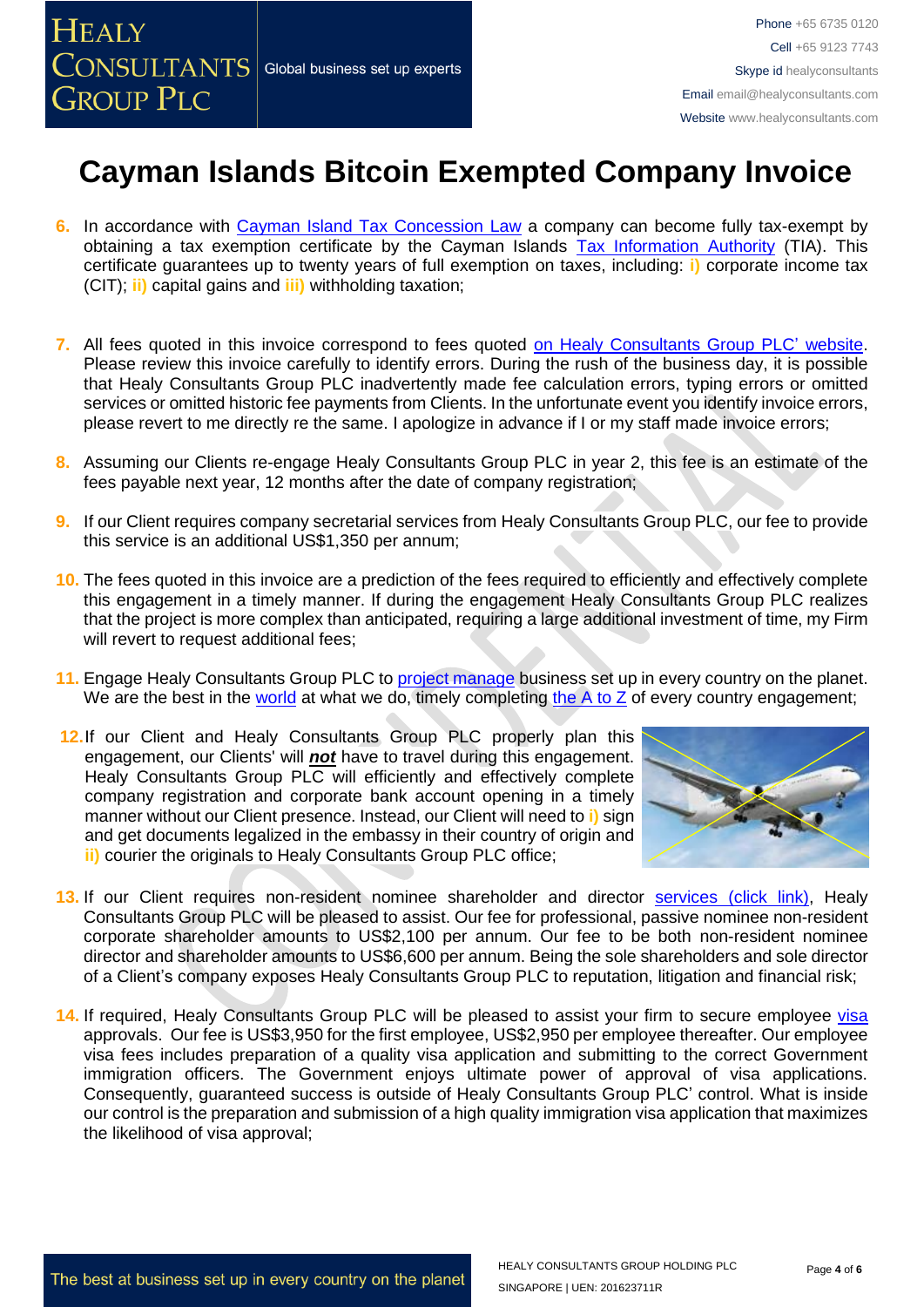- **15.** Some of our Clients request Healy Consultants Group PLC to provide temporary shared [office space](http://www.healyconsultants.com/virtual-office/) for 6 months until their preferred business premises is found. If your Firm requires this service, our one-time fee is US\$950. Monthly rental thereafter is paid directly to the landlord, independently of Healy Consultants Group PLC;
- **16.** It is important our Clients are aware of their personal and corporate tax obligations in their country of residence and domicile. Let us know if you need Healy Consultants Group PLC help to clarify your local and international annual tax reporting obligations;
- **17.** During the engagement, shareholders and directors' documents may need to be translated into the local language; before the Government and Bank approves company registration and corporate bank account opening respectively. Consequently, our Client should budget for possible additional translation and embassy attestation fees. Either our Client or Healy Consultants Group PLC can complete this administrative task;

As always, Healy Consultants Group PLC will negotiate with all third parties to eliminate or reduce additional engagement costs. For transparency purposes, all third-party fee payments will be supported by original receipts and invoices. Examples of possible third-party payments include **i)** embassy fees **ii)** notary public costs **iii)** official translator fees;

- **18.** Some of our Clients' require an [immediate Cayman Islands](http://www.healyconsultants.com/turnkey-solutions/) solution. With this strategy, within a day Healy Consultants Group PLC can supply our Client **i)** an existing dormant Cayman Islands company number and **ii)** an already approved Cayman Islands corporate bank account number and **iii)** a business address. Turnkey solutions are attractive to those entrepreneurs who wish to immediately close a country deal, sign a contract or invoice a customer;
- **19.** As stipulated on ou[r business website](http://www.healyconsultants.com/) and in section 3 of our engagement letter, Healy Consultants Group PLC will only commence the engagement following **i)** settlement of our fees and **ii)** completion and signing of our legal engagement letter;
- **20.** Healy Consultants Group PLC will only incorporate your company after 75% of [due diligence](http://www.healyconsultants.com/due-diligence/)  [documentation](http://www.healyconsultants.com/due-diligence/) is received by email. Healy Consultants Group PLC will only open a corporate bank account after 100% of the Client's original due diligence documentation is received by courier;
- **21.** During the annual renewal engagement with our Client, our in-house [Legal and Compliance Department](http://www.healyconsultants.com/about-us/key-personnel/cai-xin-profile/)  [\(click link\)](http://www.healyconsultants.com/about-us/key-personnel/cai-xin-profile/) reviews the quality and completeness of our Client file. Consequently, Healy Consultants Group PLC may revert to our Client to ask for more up to date [due diligence documentation;](http://www.healyconsultants.com/due-diligence/)
- **22.** To assist our Clients to minimize foreign exchange costs, we offer the payment in SG\$, Euro, Pounds or US\$. Kindly let me know in which currency your Firm prefers to settle our fees and I will send an updated invoice, thank you;
- **23.** Some of our Clients' engage Healy Consultants Group PLC to [recruit \(click link\)](http://www.healyconsultants.com/corporate-outsourcing-services/how-we-help-our-clients-recruit-quality-employees/) local employees. We have a lot of experience in this area and we are quite skilled at securing quality candidates for our Clients';